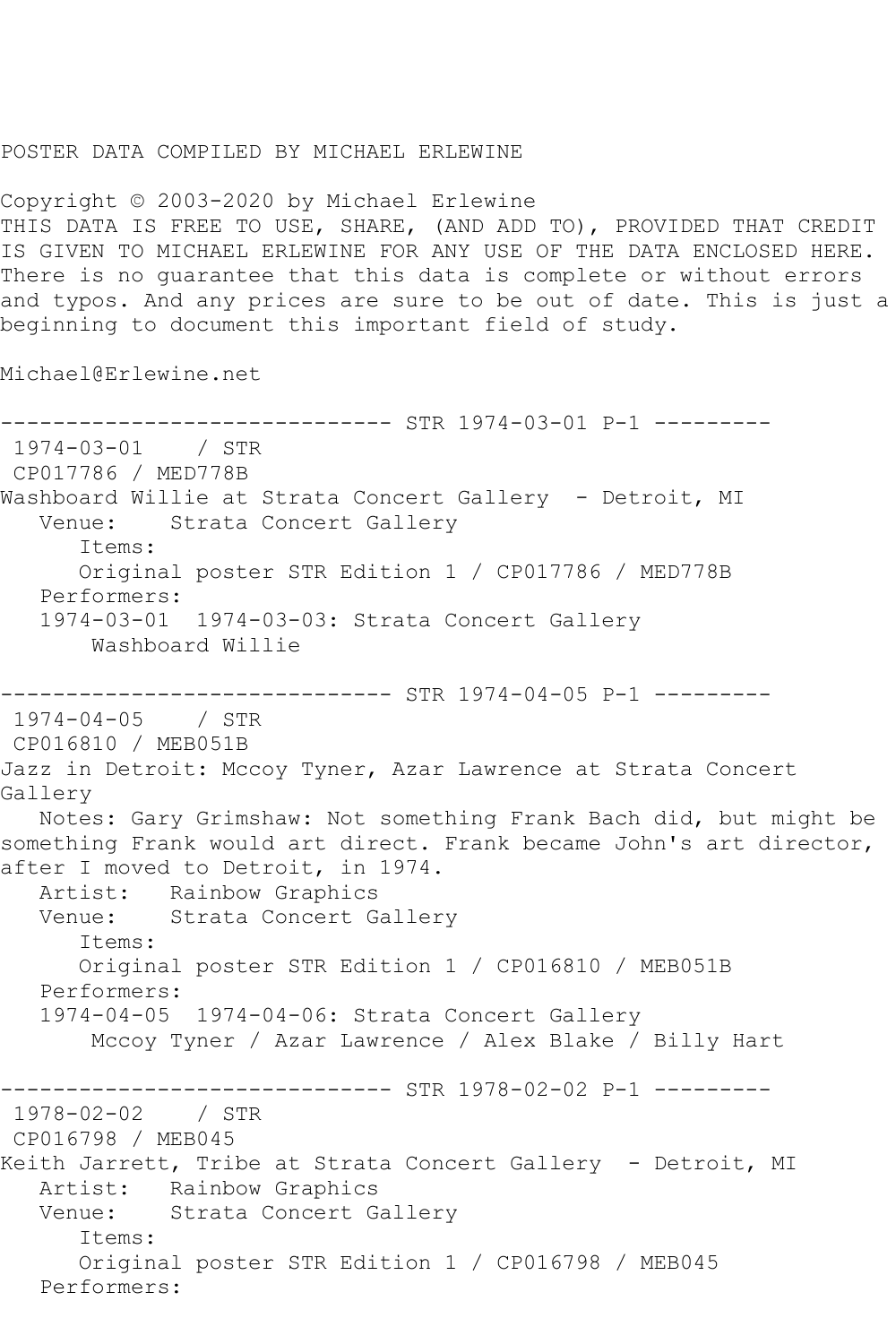1978-02-02 1978-02-04: Strata Concert Gallery Keith Jarrett 1978-02-09 1978-02-11: Tribe 1978-02-13 1978-02-18: Charles Mingus 1978-02-20 1978-02-23: Herbie Hancock 1978-02-25: Ursula Walker 1978-03-09 1978-03-11: Head Arrangement 1978-03-02 1978-03-04: CJQ ------------------------------ STR 1978-02-13 P-1 --------- 1978-02-13 / STR CP016800 / MEB046B Mingus at Strata Concert Gallery - Detroit, MI Notes: Gary Grimshaw: Not something Frank Bach did, but might be something Frank would art direct. Frank became John's art director, after I moved to Detroit, in 1974. Artist: Rainbow Graphics Venue: Strata Concert Gallery Items: Original poster STR Edition 1 / CP016800 / MEB046B Performers: 1978-02-13 1978-02-18: Strata Concert Gallery Mingus ------------------------------ STR 1978-02-13 P-1 --------- 1978-02-13 / STR CP017401 / MEB533 Mingus at Strata Concert Gallery Venue: Strata Concert Gallery Items: Original poster STR Edition 1 / CP017401 / MEB533 Performers: 1978-02-13 1978-02-18: Strata Concert Gallery Mingus ------------------------------ STR 1978-02-20 P-1 --------- 1978-02-20 / STR CP005753 / CP01002 Herbie Hancock, Buster Williams at Strata Concert Celler - Detroit, MI Notes: Gary Grimshaw: Not something Frank Bach did, but might be something Frank would art direct. Frank became John's art director, after I moved to Detroit, in 1974. Private Notes: \* A-/B+ 200 CHECK Artist: Rainbow Graphics Venue: Strata Concert Gallery Items: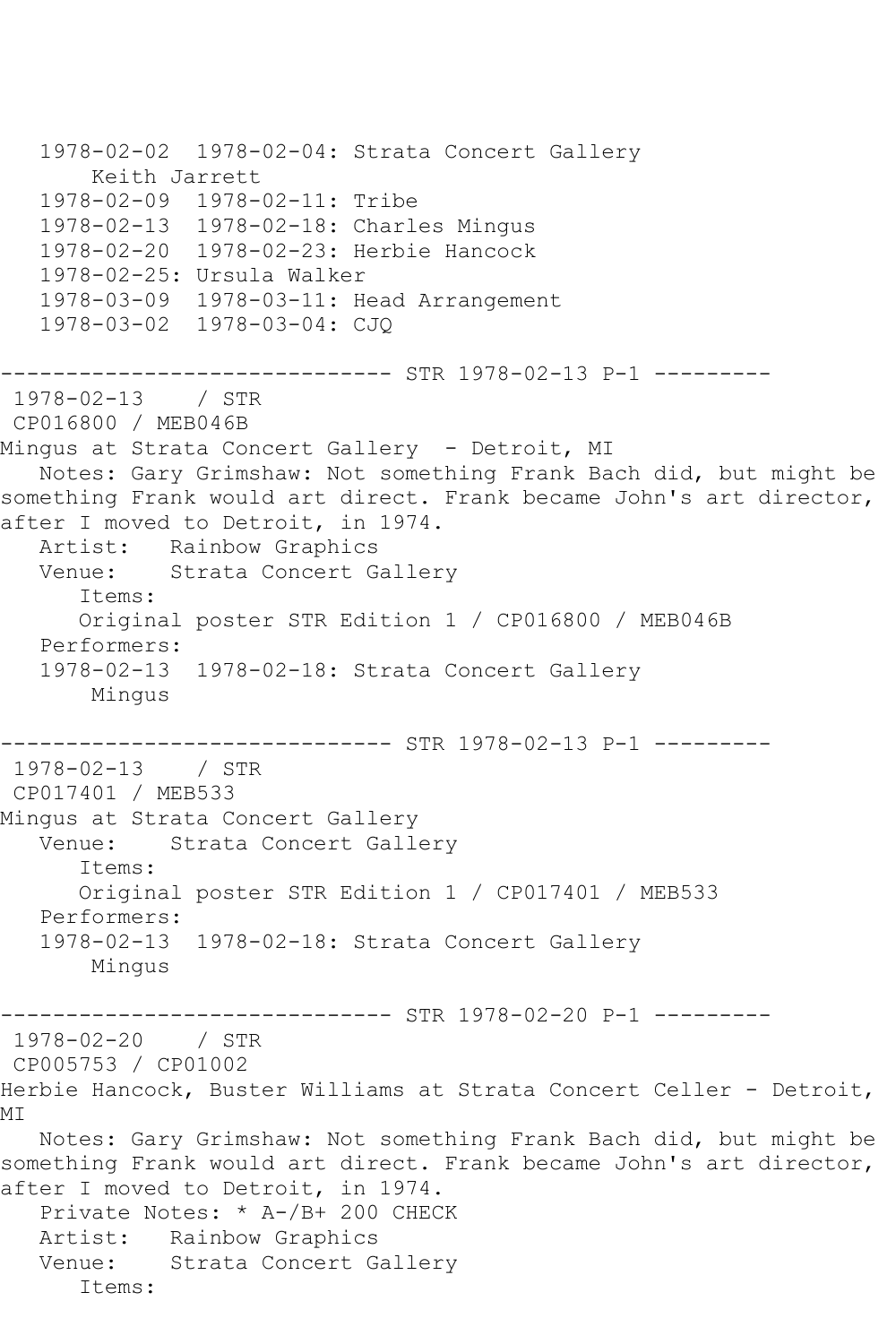Original poster STR Edition 1 / CP005753 / CP01002 Price: 200.00 STR / CP019215 / XC005 Performers: 1978-02-20 1978-02-23: Strata Concert Gallery Herbie Hancock / Buster Williams / Billy Hart / Bennie Maupin / Eddie Henderson / Julian Priester ------------------------------ STR 1978-03-28 P-1 --------- 1978-03-28 / STR CP016801 / MEB047A Elvin Jones at Strata Concert Gallery - Detroit, MI Notes: Gary Grimshaw: Not something Frank Bach did, but might be something Frank would art direct. Frank became John's art director, after I moved to Detroit, in 1974. Artist: Rainbow Graphics Venue: Strata Concert Gallery Promoter: Allied Artists Association Items: Original poster STR Edition 1 / CP016801 / MEB047A Performers: 1978-03-28 1978-03-31: Strata Concert Gallery Elvin Jones ------------------------------ STR 1978-04-21 P-1 --------- 1978-04-21 / STR CP016809 / MEB051A Jazz in Detroit: rchie Shepp, Jimmy Garrison at Strata Concert Gallery Notes: Gary Grimshaw: Not something Frank Bach did, but might be something Frank would art direct. Frank became John's art director, after I moved to Detroit, in 1974. Artist: Rainbow Graphics<br>Venue: Strata Concert G Strata Concert Gallery Items: Original poster STR Edition 1 / CP016809 / MEB051A Performers: 1978-04-21 1978-04-23: Strata Concert Gallery Archie Shepp / Jimmy Garrison / Beaver Harris / Dave Burrell / Grachan Moncur Iii ------------------------------ STR 1978-04-27 P-1 --------- 1978-04-27 / STR CP016804 / MEB048B Stanley Cowell, Ron Brooks Trio at Strata Concert Gallery - Detroit, MI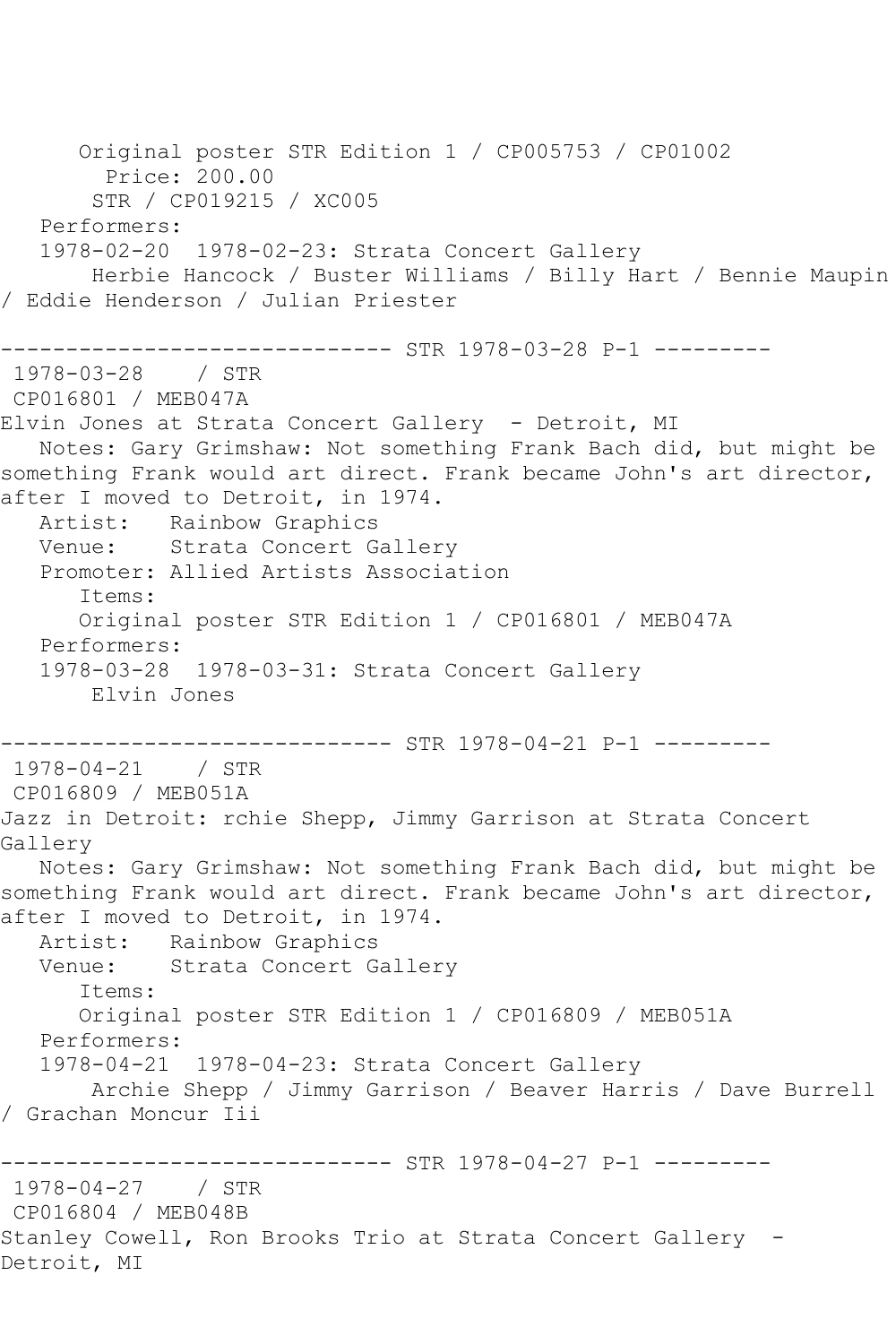```
 Notes: Gary Grimshaw: Not something Frank Bach did, but might be 
something Frank would art direct. Frank became John's art director, 
after I moved to Detroit, in 1974.
  Artist: Rainbow Graphics<br>Venue: Strata Concert G
            Strata Concert Gallery
   Promoter: Jazz in Detroit
       Items:
       Original poster STR Edition 1 / CP016804 / MEB048B
   Performers:
   1978-04-27 1978-04-28: Strata Concert Gallery
        Stanley Cowell / Ron Brooks Trio / Dan Spencer
------------------------------ STR 1978-05-11 P-1 ---------
1978-05-11 / STR 
CP016802 / MEB047B
Contemporary Jazz Quintet at Strata Concert Gallery - Detroit, MI
   Notes: Gary Grimshaw: Not something Frank Bach did, but might be 
something Frank would art direct. Frank became John's art director, 
after I moved to Detroit, in 1974.
   Artist: Rainbow Graphics
   Venue: Strata Concert Gallery
   Promoter: Allied Artists Association
       Items:
       Original poster STR Edition 1 / CP016802 / MEB047B
  Performers:<br>1978-05-11
               1978-05-18: Strata Concert Gallery
        Contemporary Jazz Quintet
----------------------------- STR 1978-06-08 P-1 ---------
1978-06-08 / STR 
CP016803 / MEB048A
Ornette Coleman at Strata Concert Gallery - Detroit, MI
   Notes: Gary Grimshaw: Not something Frank Bach did, but might be 
something Frank would art direct. Frank became John's art director, 
after I moved to Detroit, in 1974.
   Artist: Rainbow Graphics
   Venue: Strata Concert Gallery
   Promoter: Jazz in Detroit
       Items:
       Original poster STR Edition 1 / CP016803 / MEB048A
        STR / CP016818 / MEB055B
   Performers:
   1978-06-08 1978-06-10: Strata Concert Gallery
        Ornette Coleman
              --------------- STR 1978-08-11 P-1 ---------
1978-08-11 / STR
```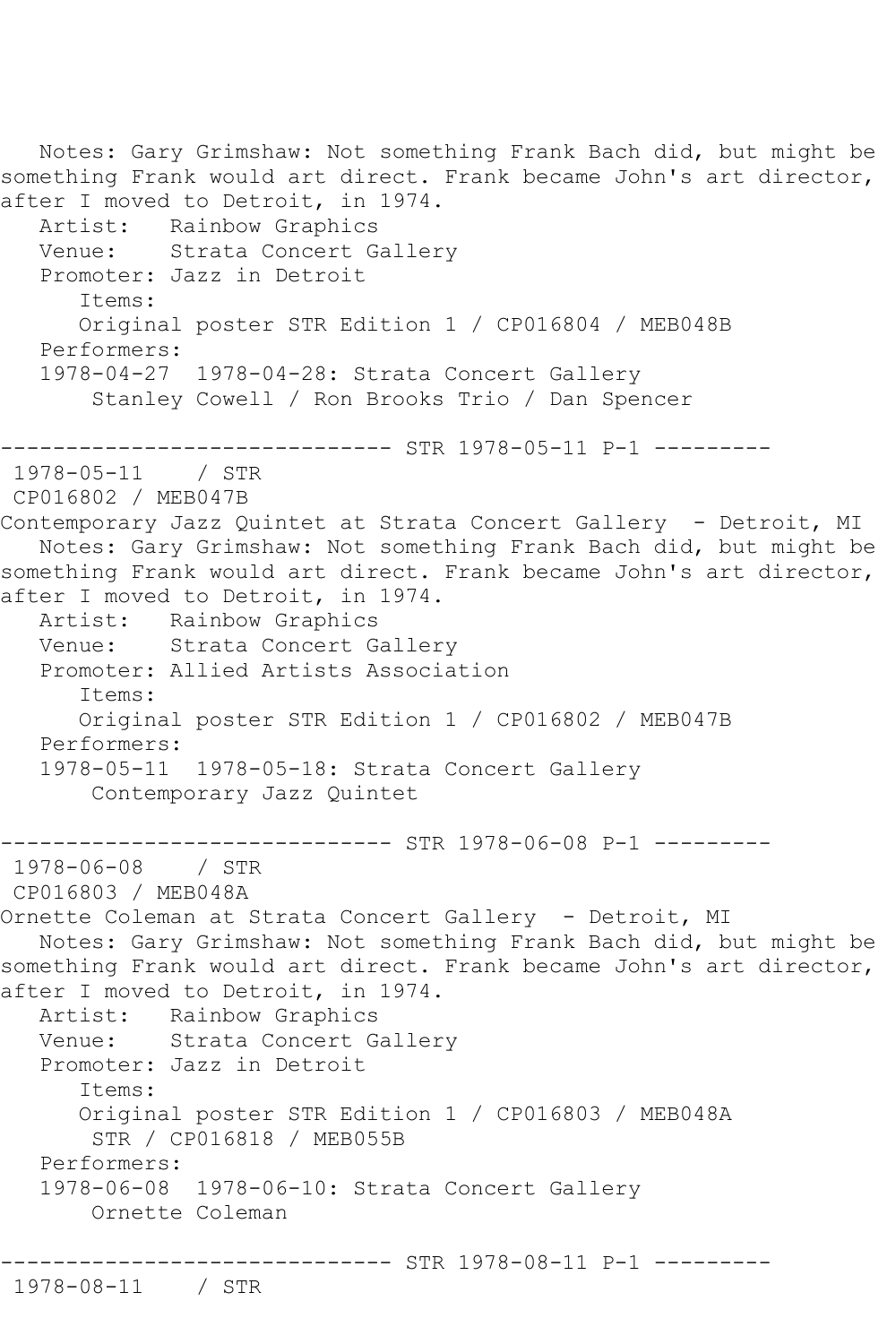CP017783 / MED777A Head Arrangement, Ron English at Strata Concert Gallery - Detroit, MI Venue: Strata Concert Gallery Items: Original poster STR Edition 1 / CP017783 / MED777A Performers: 1978-08-11 1978-08-12: Strata Concert Gallery Head Arrangement / Ron English / Bud Spangler / Ron Brooks Trio ------------------------------ STR 1978-08-15 P-1 --------- 1978-08-15 / STR CP017798 / MED784B Jim Perkins at Strata Concert Celler - Detroit, MI Venue: Strata Concert Gallery Items: Original poster STR Edition 1 / CP017798 / MED784B Performers: 1978-08-15: Strata Concert Gallery Jim Perkins ------------------------------ STR 1978-08-18 P-1 --------- 1978-08-18 / STR CP017785 / MED778A Contemporary Jazz Quintet at Strata Concert Gallery - Detroit, MI<br>Venue: Strata Concert Gallery Strata Concert Gallery Items: Original poster STR Edition 1 / CP017785 / MED778A Performers: 1978-08-18 1978-08-19: Strata Concert Gallery Contemporary Jazz Quintet 1978-08-25 1978-08-26: ------------------------------ STR 1978-08-22 P-1 --------- 1978-08-22 / STR CP017784 / MED777B StrataCorp. Presents Electronic Music at Strata Concert Gallery Venue: Strata Concert Gallery Items: Original poster STR Edition 1 / CP017784 / MED777B Performers: 1978-08-22: Strata Concert Gallery Strata ------------------------------ STR 1978-08-29 P-1 --------- 1978-08-29 / STR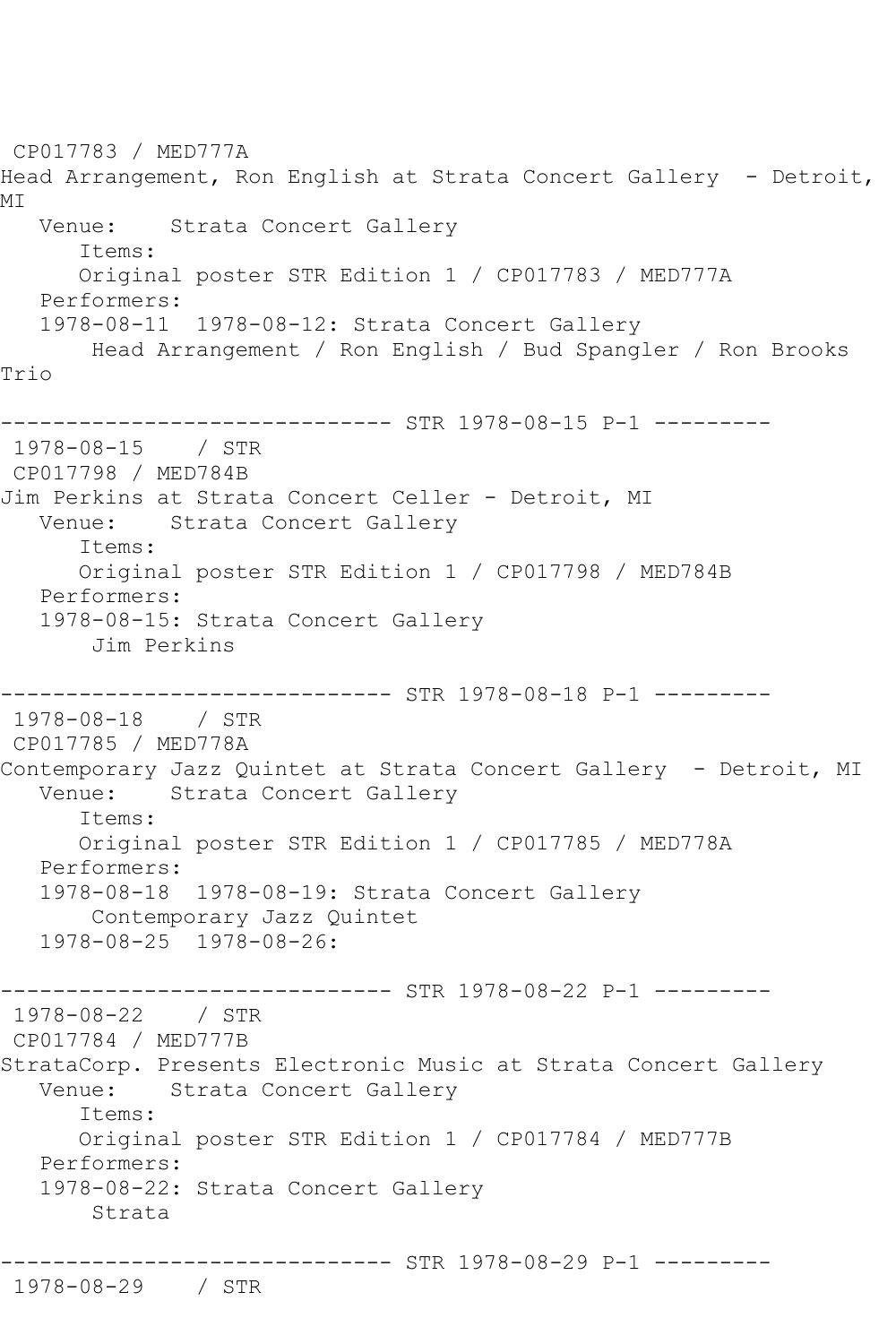CP017781 / MED776A Detroit Sound Projection at Strata Concert Celler - Detroit, MI Venue: Strata Concert Gallery Items: Original poster STR Edition 1 / CP017781 / MED776A Performers: 1978-08-29: Strata Concert Gallery Detroit Sound Projection ------------------------------ STR 1978-09-01 P-1 --------- 1978-09-01 / STR CP016806 / MEB049B Art Ensemble of Chicago at Strata Concert Gallery - Detroit, MI Artist: Rainbow Graphics Venue: Strata Concert Gallery Items: Original poster STR Edition 1 / CP016806 / MEB049B Performers: 1978-09-01 1978-09-02: Strata Concert Gallery Art Ensemble of Chicago 1978-09-03: ------------------------------ STR 1978-09-01 H-1 --------- 1978-09-01 / STR CP017654 / MED695B Great Black Music: Art Ensemble of Chicafo at the Strata Concert Gallery Artist: Rainbow Graphics Venue: Strata Concert Gallery Items: Handbill / CP044295 Handbill STR Edition 1 / CP017654 / MED695B Performers: 1978-09-01 1978-09-03: Strata Concert Gallery Art Ensemble of Chicago / Lester Bowie / Malachi Favors / Don Moye / Roscoe Mitchell / Joseph Jarman ------------------------------ STR 1981-09-18 P-1 --------- 1981-09-18 / STR CP017791 / MED781A Contemporary Jazz Quintet at Strata Concert Celler - Detroit, MI Venue: Strata Concert Gallery Items: Original poster STR Edition 1 / CP017791 / MED781A Performers: 1981-09-18 1981-09-27: Strata Concert Gallery Contemporary Jazz Quintet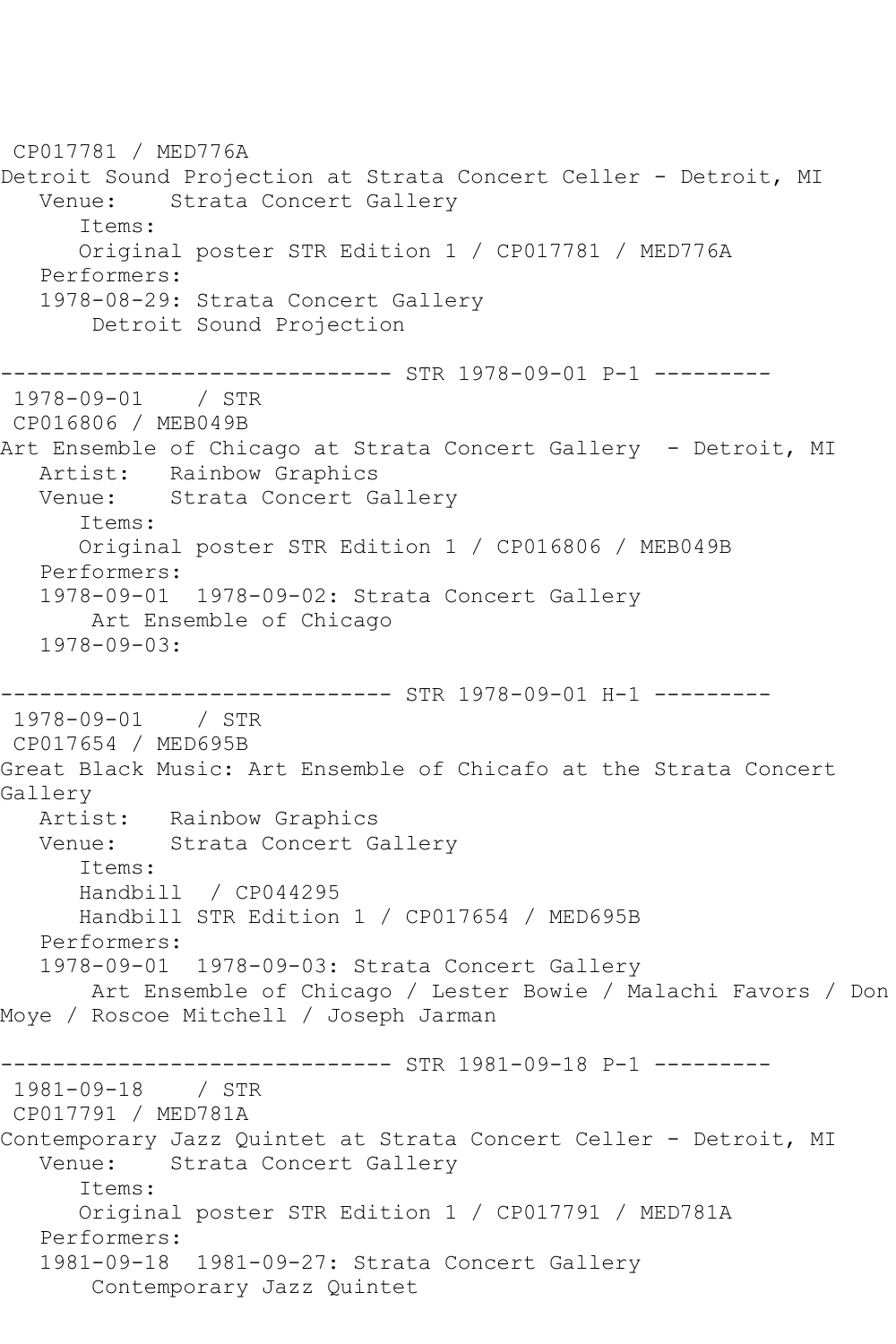1981-09-18 1981-09-25: 1981-09-19: 1981-09-20: 1981-09-25: 1981-09-26: 1981-09-27: 1981-10-01: 1981-10-02: 1981-10-03: ------------------------------ STR 1981-10-23 P-1 --------- 1981-10-23 / STR CP017794 / MED782B Stanley Cowell, Joe Henderson at Strata Concert Gallery - Detroit, MI Venue: Strata Concert Gallery Items: Original poster STR Edition 1 / CP017794 / MED782B Performers: 1981-10-23 1981-10-24: Strata Concert Gallery Stanley Cowell / Joe Henderson 1981-10-25: ----------------------------- STR 1981-11-06 P-1 ---------1981-11-06 / STR CP017793 / MED782A Sphere, Larry Nozero at Strata Concert Gallery - Detroit, MI Venue: Strata Concert Gallery Items: Original poster STR Edition 1 / CP017793 / MED782A Performers: 1981-11-06 1981-11-08: Strata Concert Gallery Sphere / Larry Nozero / Ed Nuccilli / John Dana / Keith Vreeland / Jim Peluso ----------------------------- STR 1981-11-13 P-1 ---------1981-11-13 / STR CP017792 / MED781B Sam Rivers, Ken Cox at Strata Concert Gallery - Detroit, MI Venue: Strata Concert Gallery Items: Original poster STR Edition 1 / CP017792 / MED781B Performers: 1981-11-13 1981-11-15: Strata Concert Gallery Sam Rivers / Ken Cox / Ron Brooks Trio / Archie Taylor ----------------------------- STR 1981-11-27 P-1 ---------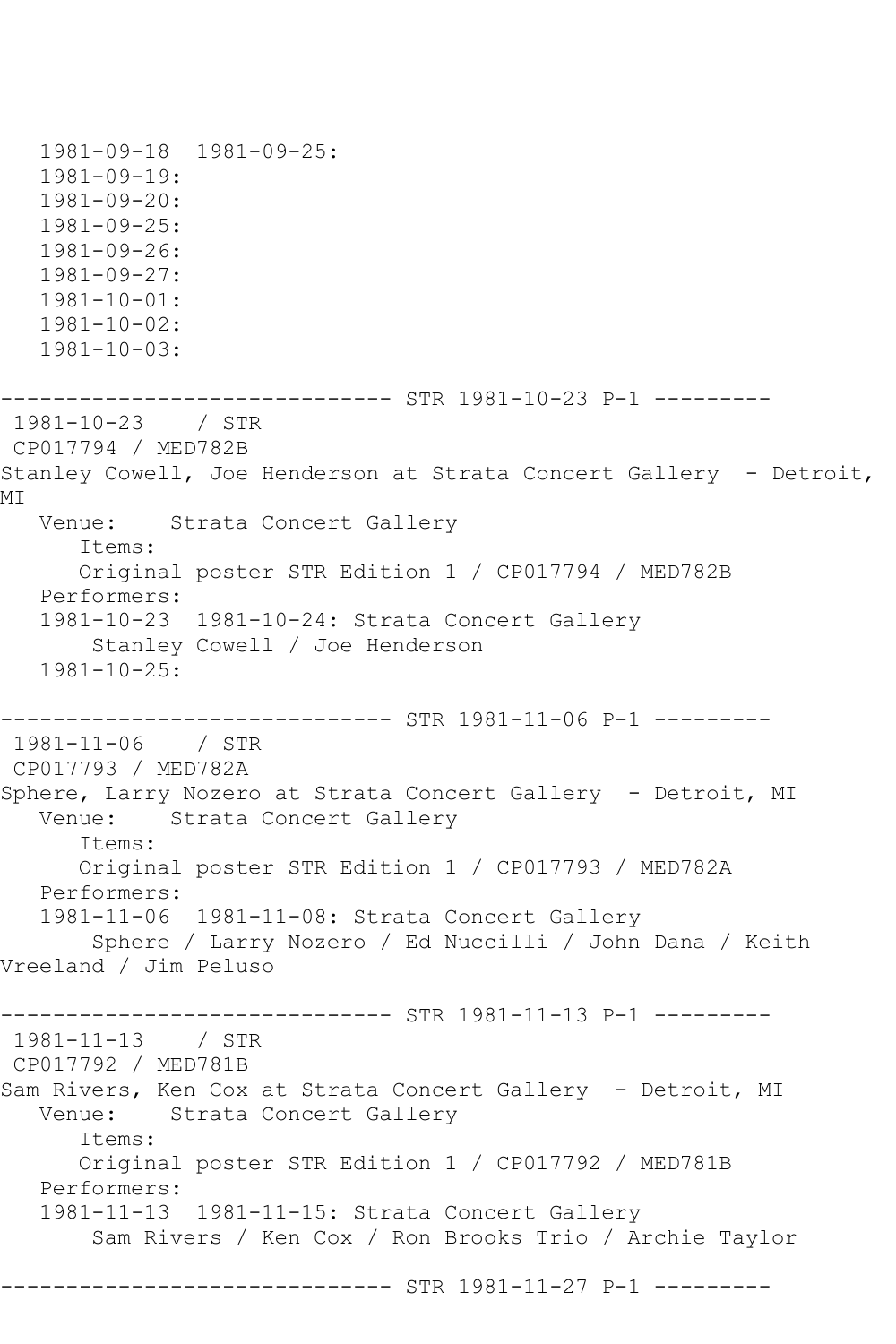1981-11-27 / STR CP017776 / MED773B C.J.Q., Ken Cox at Strata Concert Gallery - Detroit, MI Venue: Strata Concert Gallery Items: Original poster STR Edition 1 / CP017776 / MED773B Performers: 1981-11-27 1981-11-28: Strata Concert Gallery C.J.Q. / Ken Cox / Ron Brooks Trio / Archie Taylor / Leon Henderson / Charles Moore Ensemble 1981-11-30 1981-12-02: Herbie Hancock / Ed Henderson / Bennie Maupin / Julian Priester / Buster Williams / Billy Hart ------------------------------ STR 1981-12-11 P-1 --------- 1981-12-11 / STR CP017775 / MED773A Joe Chambers Quintet, Kenny Cox at Strata Concert Gallery - Detroit, MI<br>Venue: Strata Concert Gallery Items: Original poster STR Edition 1 / CP017775 / MED773A Performers: 1981-12-11 1981-12-12: Strata Concert Gallery Joe Chambers Quintet / Kenny Cox / Charles Moore Ensemble / Leon Henderson / Ron Brooks Trio 1981-12-13: ----------------------------- STR 1981-12-18 P-1 ---------1981-12-18 / STR CP017773 / MED772A Howard Lucas Trio, Ron Brooks Trio at Strata Concert Gallery - Detroit, MI Venue: Strata Concert Gallery Items: Original poster STR Edition 1 / CP017773 / MED772A Performers: 1981-12-18 1981-12-19: Strata Concert Gallery Howard Lucas Trio / Ron Brooks Trio / Danny Spencer ----------------------------- STR 1981-12-26 P-1 ----------1981-12-26 / STR CP017777 / MED774A Barry Harris Trio, Will Austin at Strata Concert Gallery - Detroit, MI Venue: Strata Concert Gallery Items: Original poster STR Edition 1 / CP017777 / MED774A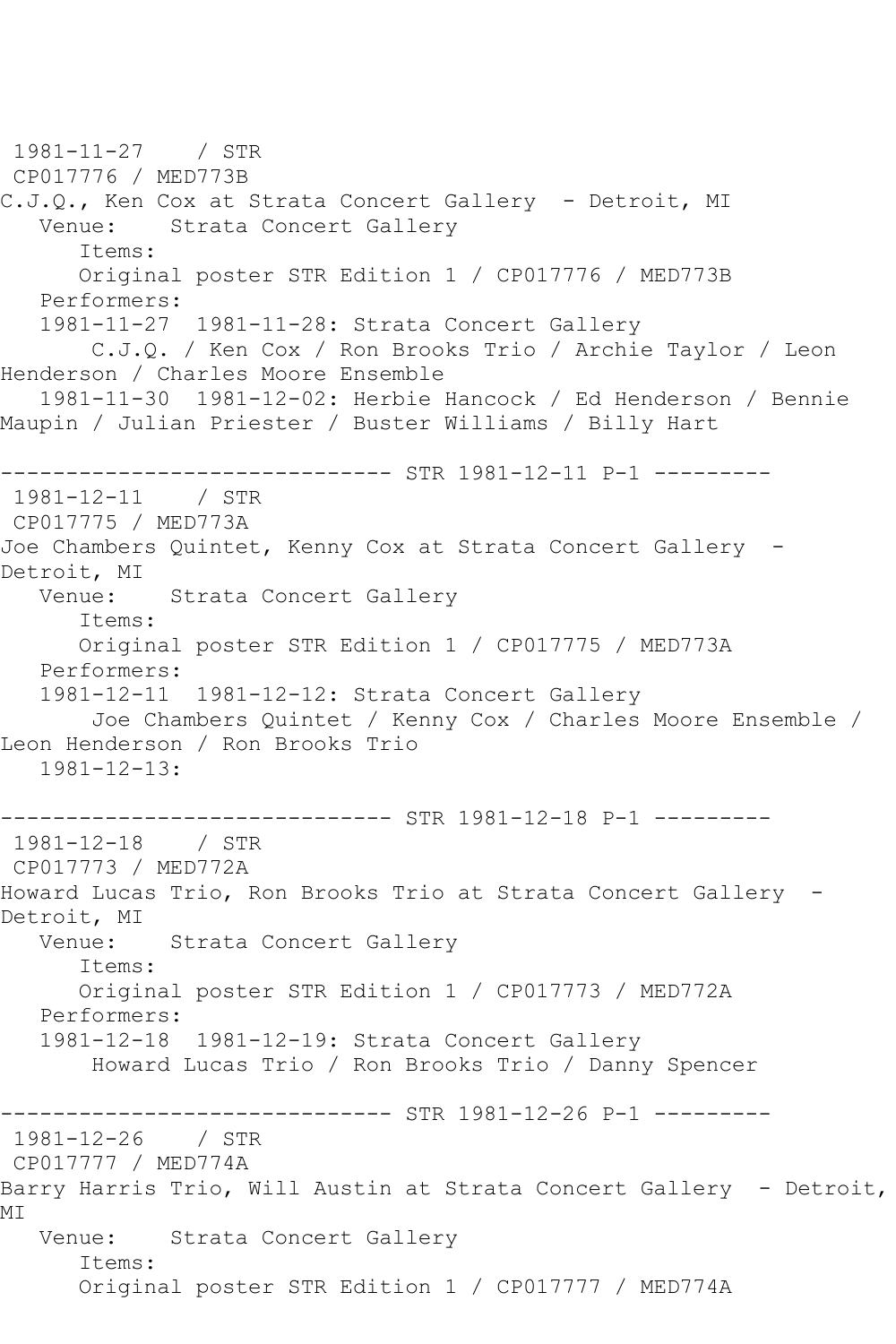Performers: 1981-12-26 1981-12-28: Strata Concert Gallery Barry Harris Trio / Will Austin / Bert Myrick ------------------------------ STR 1982-01-15 P-1 --------- 1982-01-15 / STR CP017779 / MED775A Archie Shepp, Ron Brooks Trio at Strata Concert Gallery - Detroit, MT Venue: Strata Concert Gallery Items: Original poster STR Edition 1 / CP017779 / MED775A Performers: 1982-01-15 1982-01-17: Strata Concert Gallery Archie Shepp / Ron Brooks Trio / Danny Spencer ------------------------------ STR 1982-01-29 P-1 --------- 1982-01-29 / STR CP017778 / MED774B Sphere, Larry Nozero at Strata Concert Gallery - Detroit, MI Venue: Strata Concert Gallery Items: Original poster STR Edition 1 / CP017778 / MED774B Performers: 1982-01-29 1982-01-31: Strata Concert Gallery Sphere / Larry Nozero / Eddie Nuccilli / Keith Vreeland / John Diana / Jim Peluso ------------------------------ STR 1982-02-02 P-1 --------- 1982-02-02 / STR CP016808 / MEB050B Jazz in Detroit: Keith Jarrett, Dewey Redman at Strata Concert Gallery Notes: Gary Grimshaw: Not something Frank Bach did, but might be something Frank would art direct. Frank became John's art director, after I moved to Detroit, in 1974. Artist: Rainbow Graphics Venue: Strata Concert Gallery Items: Original poster STR Edition 1 / CP016808 / MEB050B Performers: 1982-02-02 1982-02-04: Strata Concert Gallery Keith Jarrett / Dewey Redman / Paul Motian / Charlie Haden ------------------------------ STR 1982-02-05 P-1 --------- 1982-02-05 / STR CP017774 / MED772B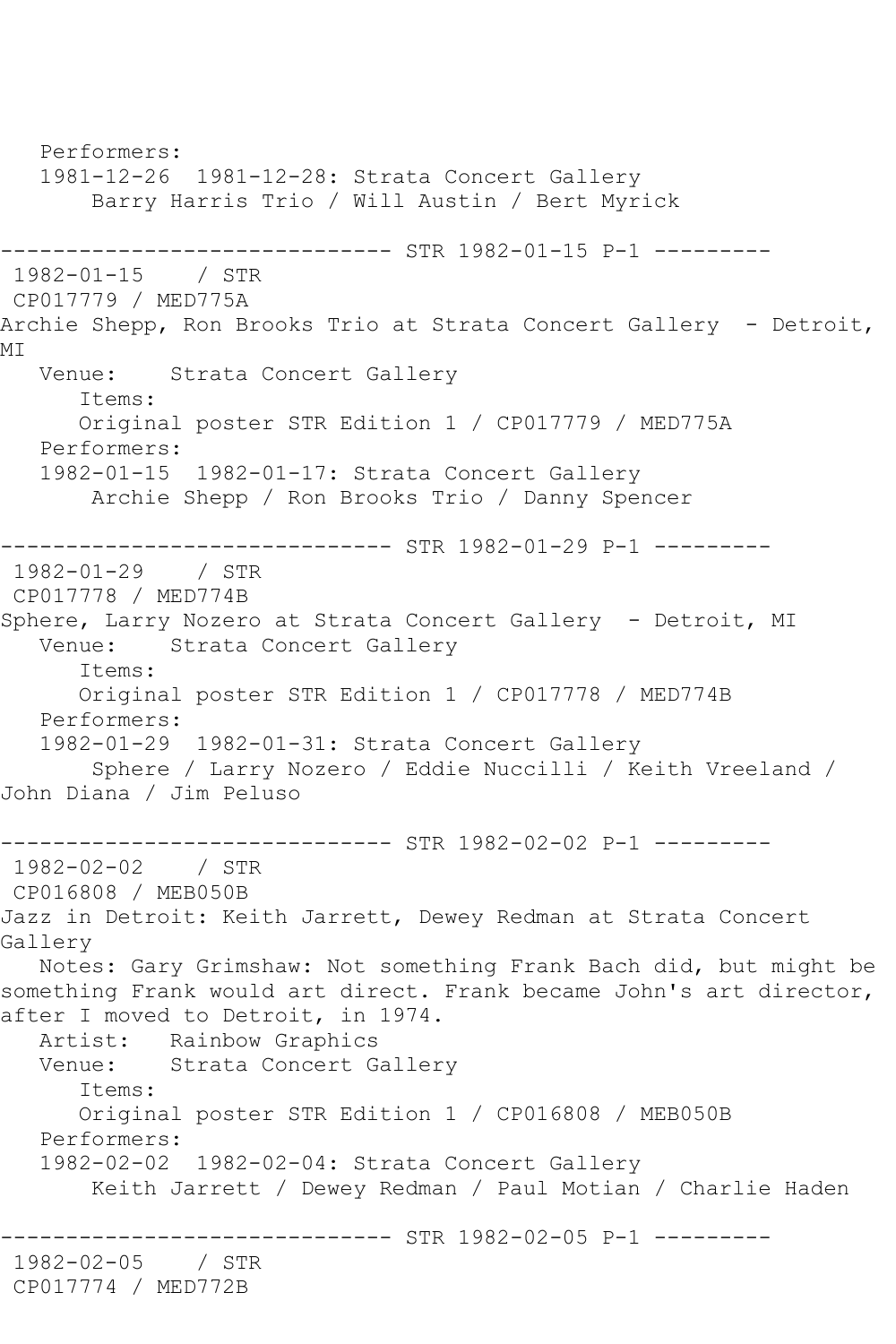Stanley Cowell, Charles Toliver at Strata Concert Gallery - Detroit, MI<br>Venue: Strata Concert Gallery Items: Original poster STR Edition 1 / CP017774 / MED772B Performers: 1982-02-05 1982-02-07: Strata Concert Gallery Stanley Cowell / Charles Toliver / Reggie Workman / Freddie Waits 1982-02-08: ------------------------------ STR 1982-03-16 P-1 --------- 1982-03-16 / STR CP016807 / MEB050A Jazz in Detroit: Weather Report at Strata Concert Gallery Notes: Gary Grimshaw: Not something Frank Bach did, but might be something Frank would art direct. Frank became John's art director, after I moved to Detroit, in 1974. Artist: Rainbow Graphics Venue: Strata Concert Gallery Items: Original poster STR Edition 1 / CP016807 / MEB050A Original poster STR Edition 1 / CP017406 / MEB539 Performers: 1982-03-16 1982-03-18: Strata Concert Gallery Weather Report ------------------------------ STR 1982-10-01 P-1 --------- 1982-10-01 / STR CP017789 / MED780A Herbie Hancock, C.J.Q. at Strata Concert Gallery - Detroit, MI Venue: Strata Concert Gallery Items: Original poster STR Edition 1 / CP017789 / MED780A Performers: 1982-10-01 1982-10-03: Strata Concert Gallery Herbie Hancock / C.J.Q. / Ed Henderson / Bennie Maupin / Julian Priester / Buster Williams / Billy Hart / Ken Cox / Charles Moore Ensemble / Leon Henderson / Ron Brooks Trio / Danny Spencer ---------------- STR 1982-10-08 P-1 ----------<br>/ STR  $1982 - 10 - 08$ CP017790 / MED780B Chick Corea Trio, Stan Clarke at Strata Concert Gallery - Detroit, MI Venue: Strata Concert Gallery Items: